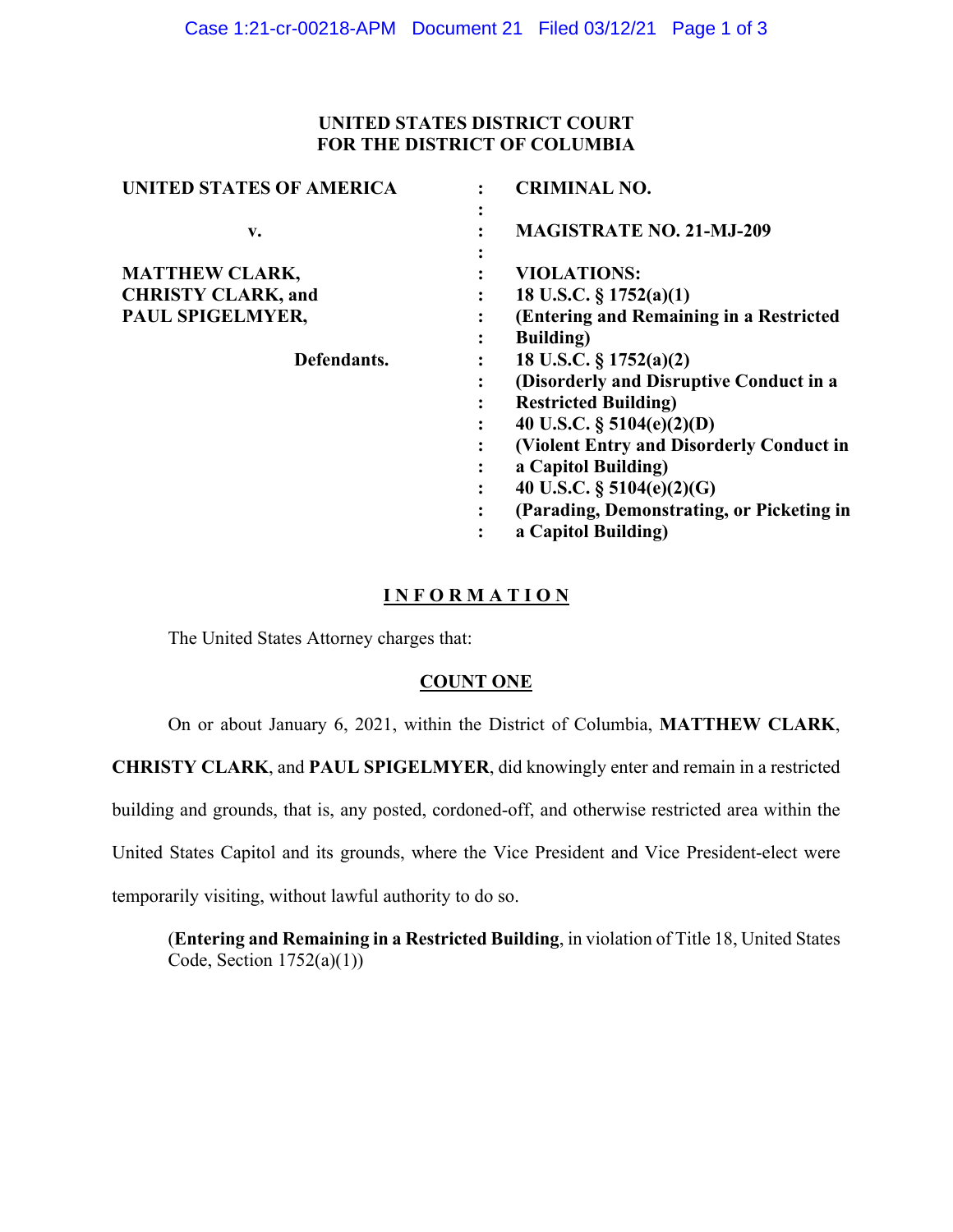#### **COUNT TWO**

On or about January 6, 2021, within the District of Columbia, **MATTHEW CLARK**, **CHRISTY CLARK**, and **PAUL SPIGELMYER**, knowingly, and with intent to impede and disrupt the orderly conduct of Government business and official functions, engaged in disorderly and disruptive conduct in and within such proximity to, a restricted building and grounds, that is, any posted, cordoned-off, and otherwise restricted area within the United States Capitol and its grounds, where the Vice President and Vice President-elect were temporarily visiting, when and so that such conduct did in fact impede and disrupt the orderly conduct of Government business and official functions.

 (**Disorderly and Disruptive Conduct in a Restricted Building**, in violation of Title 18, United States Code, Section 1752(a)(2))

### **COUNT THREE**

On or about January 6, 2021, within the District of Columbia, **MATTHEW CLARK**, **CHRISTY CLARK**, and **PAUL SPIGELMYER**, willfully and knowingly engaged in disorderly and disruptive conduct in any of the Capitol Buildings with the intent to impede, disrupt, and disturb the orderly conduct of a session of Congress and either House of Congress, and the orderly conduct in that building of a hearing before or any deliberation of, a committee of Congress or either House of Congress.

(**Violent Entry and Disorderly Conduct in a Capitol Building**, in violation of Title 40, United States Code, Section 5104(e)(2)(D))